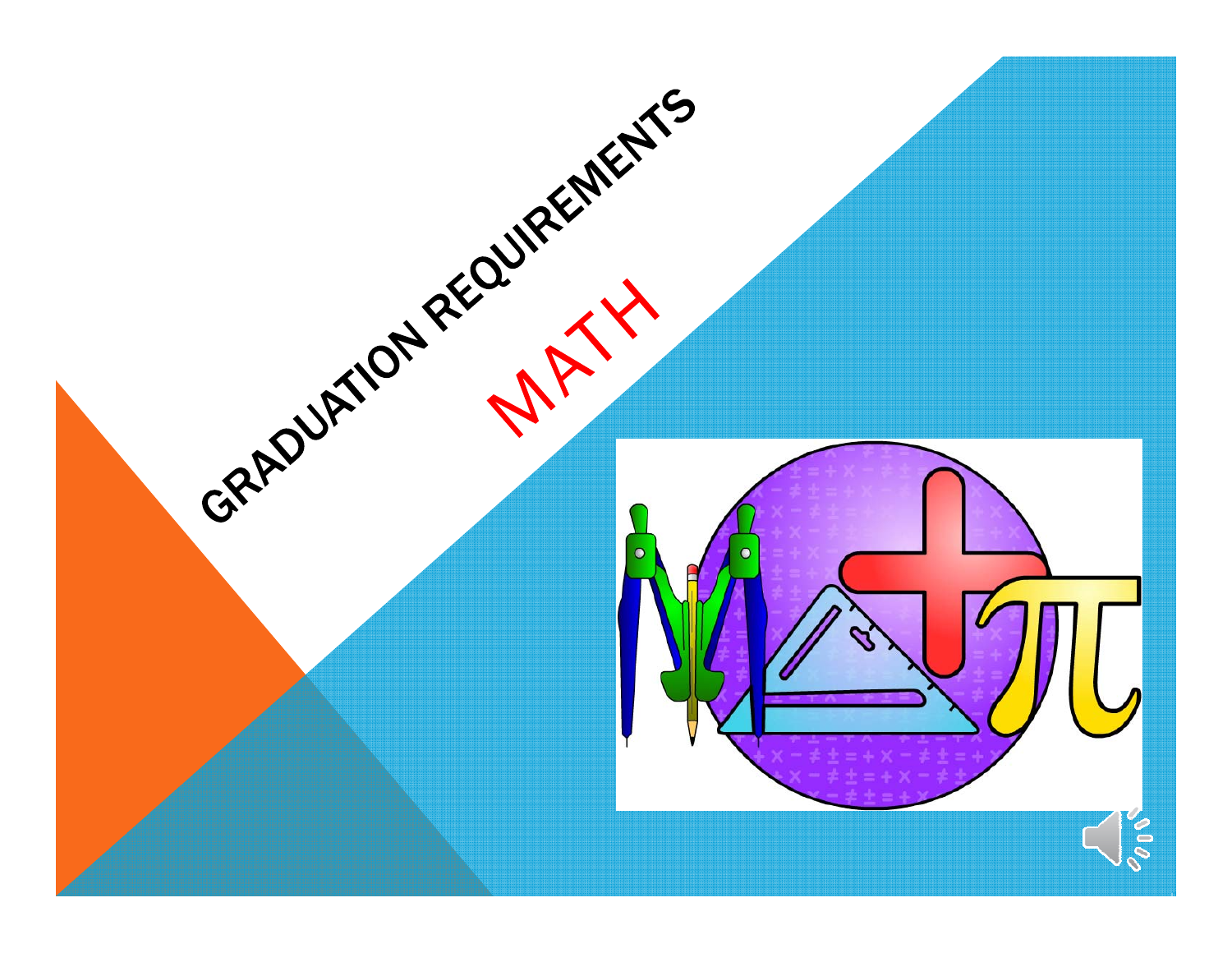## REQUIREMENTS

- $\Box$  Algebra I 8<sup>th</sup> or 9<sup>th</sup> Grade
	- **On-level credit regardless of when taken**
	- **Required for all students**
- Geometry *(On-level, K, or H)*
- An additional math course *(see chart on page 3)*
- $\Box$  +1 additional advanced math course
	- **All STEM endorsements must take Algebra II**
	- Algebra II must be taken to earn the *Distinguished Level of Achievement (required to be eligible for the top 10% automatic admission to any Texas Public University and to be considered for the Texas Grant)*
	- Computer Science II AP A or Accounting II may count as a math credit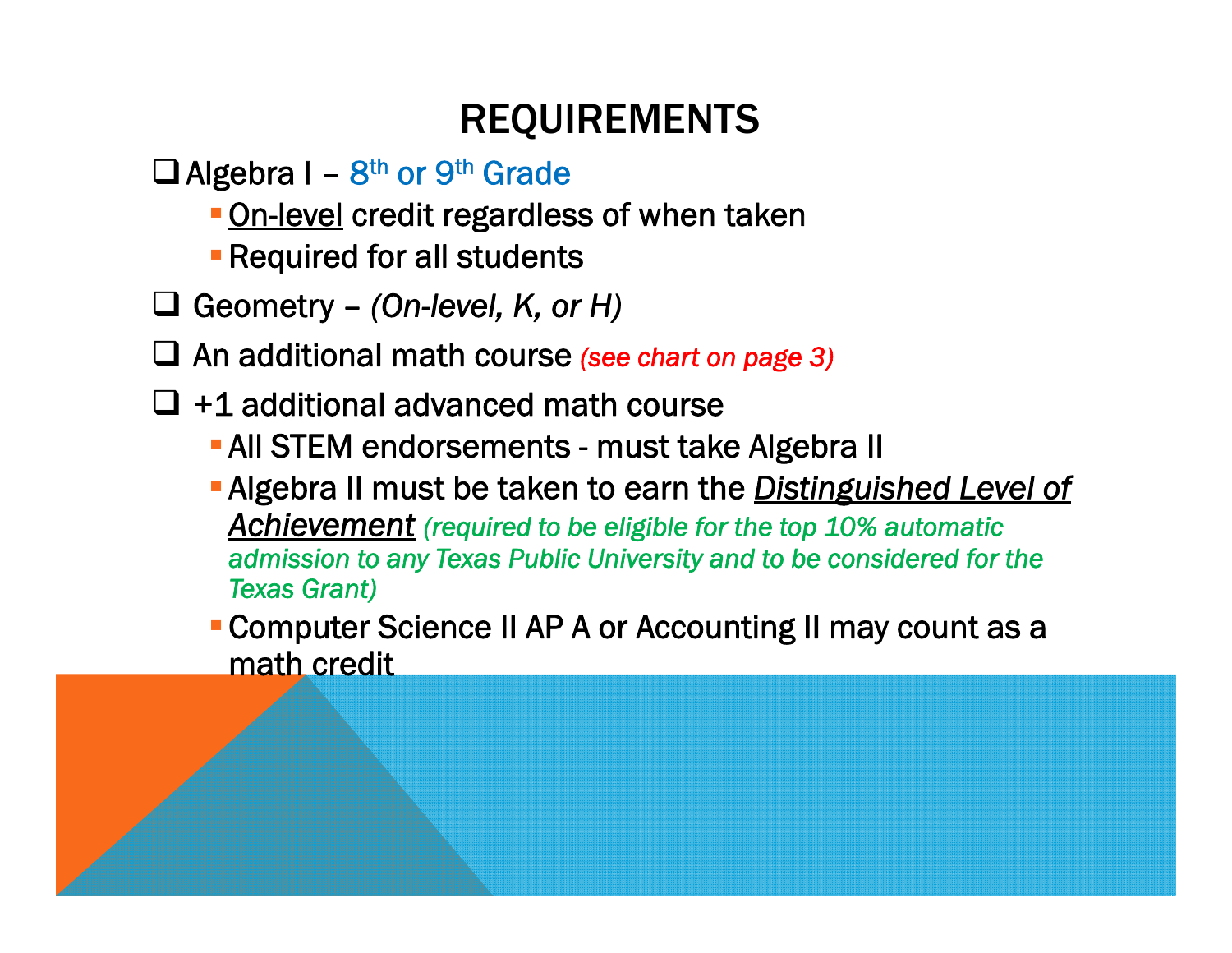|         |            | 8 <sup>th</sup> Grade | 9 <sup>th</sup> Grade   | 10 <sup>th</sup> Grade          | 11 <sup>th</sup> Grade                             | 12 <sup>th</sup> Grade                              |          |
|---------|------------|-----------------------|-------------------------|---------------------------------|----------------------------------------------------|-----------------------------------------------------|----------|
|         | Example #1 | 8 <sup>th</sup> Grade | Algebra I<br>(On-level) | Geometry<br>(On-level, K, or H) | Algebraic Reasoning - - - -<br>(On-level)          | Algebra II (On-level, K, or H)<br>$\mathbf{p}$      |          |
|         |            | Math                  |                         |                                 | OR                                                 | Statistics (On-level)                               |          |
|         |            |                       |                         |                                 | <b>MMA</b><br>(Math Models with Applications)      | Algebraic Reasoning (On-level)                      |          |
|         |            |                       |                         |                                 |                                                    | or<br>Algebra II (On-level, K, or H)                |          |
| Example |            |                       |                         |                                 | $\boxed{OR}$                                       | or<br>Statistics (On-level)                         |          |
| #1      |            |                       |                         |                                 | Algebra II                                         |                                                     |          |
|         |            |                       |                         |                                 | (On-level, K, or H)                                | Precalculus (On-level, K, or H)<br>or               |          |
|         |            |                       |                         |                                 |                                                    | ISM Advanced Algebra (On-level)                     |          |
|         |            |                       |                         |                                 |                                                    | ISM College Algebra (K or H)                        | age<br>3 |
|         |            |                       |                         |                                 |                                                    | Statistics AP (or H/AP)<br>$or$                     |          |
|         |            |                       |                         |                                 |                                                    | <b>AQR</b><br>(Advanced Quantitative Reasoning) (K) |          |
|         | Example #2 | Algebra I             | Geometry                | Algebra II                      | Precalculus                                        | Calculus AB AP (or H/AP)                            |          |
|         |            |                       | (On-level, K, or H)     | (On-level, K, or H)             | (On-level, K, or H)                                | $\mathbf{p}$<br>Calculus BC AP (or H/AP)            |          |
|         |            |                       |                         |                                 |                                                    | Statistics AP (or H/AP)                             |          |
| Example |            |                       |                         |                                 |                                                    | <u>or</u><br>ISM College Algebra (K or H)           |          |
|         |            |                       |                         |                                 |                                                    | $or$<br>AQR(K)                                      |          |
| #2      |            |                       |                         |                                 | OR                                                 |                                                     |          |
|         |            |                       |                         |                                 | ISM - College Algebra $(K$ or H) $\Longrightarrow$ | Precalculus (On-level, K, or H)<br>$or$             |          |
|         |            |                       |                         |                                 |                                                    | Statistics AP (or H/AP)<br>$or$                     |          |
|         |            |                       |                         |                                 |                                                    | AQR (K)                                             |          |
|         |            |                       |                         |                                 | OR<br>Statistics AP (or H/AP)                      | Precalculus (On-level, K, or H)                     |          |
|         |            |                       |                         |                                 |                                                    | $or$<br>ISM College Algebra (K or H)                |          |
|         |            |                       |                         |                                 | OR                                                 | $\overline{\mathbf{or}}$<br>AQR (K)                 |          |
|         |            |                       |                         |                                 | AQR (K)                                            | Precalculus (On-level, K, or H)                     |          |
|         |            |                       |                         |                                 |                                                    | or<br>ISM - College Algebra (K or H)                |          |
|         |            |                       |                         |                                 |                                                    | or                                                  |          |
|         |            |                       |                         |                                 |                                                    | Statistics AP (or H/AP)                             |          |
|         |            |                       |                         |                                 |                                                    |                                                     |          |
|         |            |                       |                         |                                 |                                                    |                                                     |          |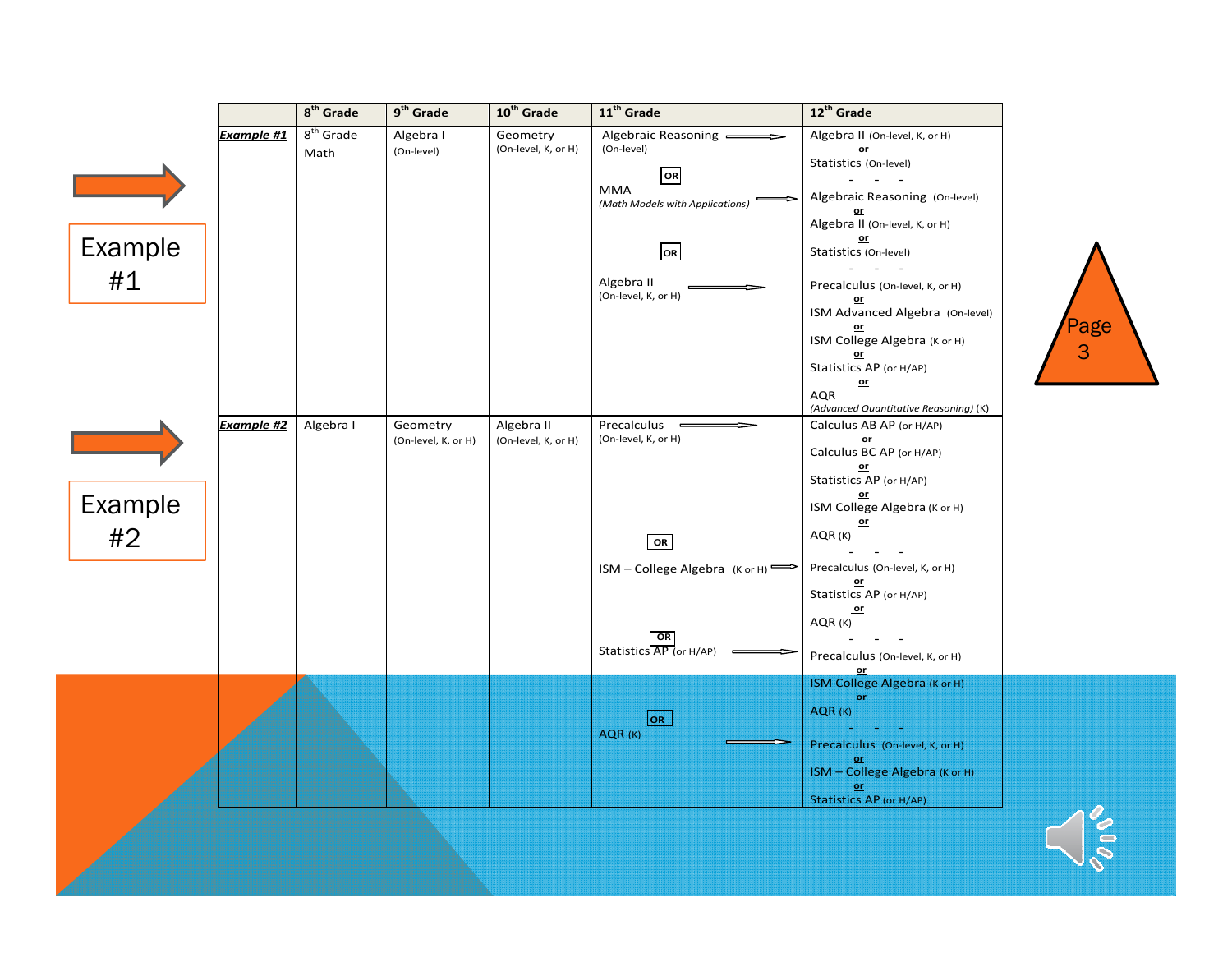## STUDENT TAKING 8<sup>TH</sup> GRADE MATH THIS YEAR

|                   | 8 <sup>th</sup> Grade | $9th$ Grade | 10 <sup>th</sup> Grade | 11 <sup>th</sup> Grade          | 12 <sup>th</sup> Grade                |
|-------------------|-----------------------|-------------|------------------------|---------------------------------|---------------------------------------|
| <b>Example #1</b> | 8 <sup>th</sup> Grade | Algebra I   | Geometry               | Algebraic Reasoning -           | Algebra II (On-level, K, or H)        |
|                   | Math                  | (On-level)  | (On-level, K, or H)    | (On-level)                      |                                       |
|                   |                       |             |                        |                                 | Statistics (On-level)                 |
|                   |                       |             |                        | OR                              |                                       |
|                   |                       |             |                        | <b>MMA</b>                      | Algebraic Reasoning (On-level)        |
|                   |                       |             |                        | (Math Models with Applications) |                                       |
|                   |                       |             |                        |                                 | Algebra II (On-level, K, or H)        |
|                   |                       |             |                        |                                 |                                       |
|                   |                       |             |                        | OR                              | Statistics (On-level)                 |
|                   |                       |             |                        |                                 |                                       |
|                   |                       |             |                        | Algebra II                      | Precalculus (On-level, K, or H)       |
|                   |                       |             |                        | (On-level, K, or H)             |                                       |
|                   |                       |             |                        |                                 | or<br>ISM Advanced Algebra (On-level) |
|                   |                       |             |                        |                                 |                                       |
|                   |                       |             |                        |                                 | or<br>ISM College Algebra (K or H)    |
|                   |                       |             |                        |                                 | or                                    |
|                   |                       |             |                        |                                 | Statistics AP (or H/AP)               |
|                   |                       |             |                        |                                 |                                       |
|                   |                       |             |                        |                                 | AQR                                   |
|                   |                       |             |                        |                                 | (Advanced Quantitative Reasoning) (K) |

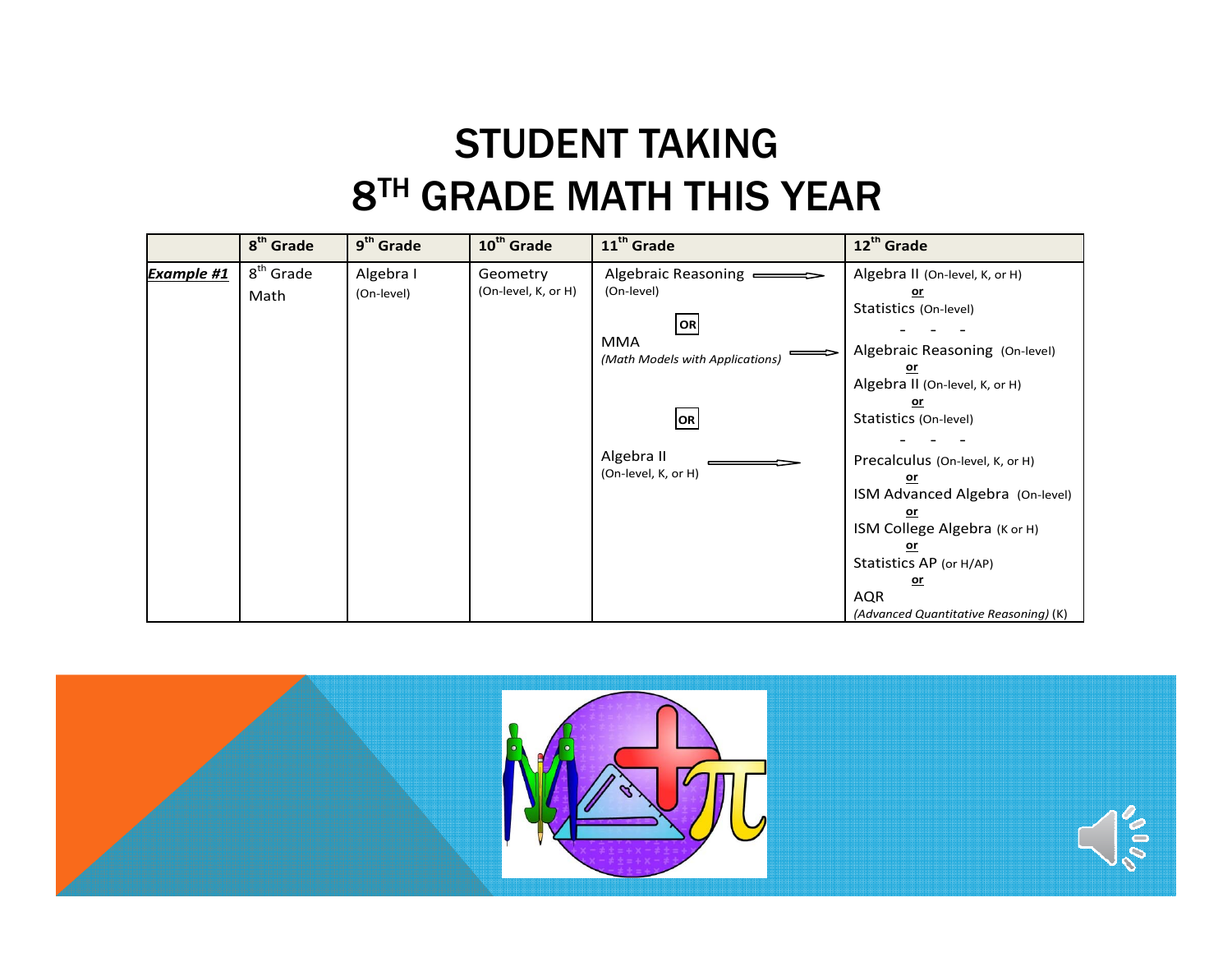## STUDENT TAKING ALGEBRA I THIS YEAR

|                   | 8 <sup>th</sup> Grade | 9 <sup>th</sup> Grade | 10 <sup>th</sup> Grade | 11 <sup>th</sup> Grade                             | 12 <sup>th</sup> Grade                |
|-------------------|-----------------------|-----------------------|------------------------|----------------------------------------------------|---------------------------------------|
| <b>Example #2</b> | Algebra I             | Geometry              | Algebra II             | Precalculus                                        | Calculus AB AP (or H/AP)              |
|                   |                       | (On-level, K, or H)   | (On-level, K, or H)    | (On-level, K, or H)                                | <u>or</u><br>Calculus BC AP (or H/AP) |
|                   |                       |                       |                        |                                                    | <u>or</u>                             |
|                   |                       |                       |                        |                                                    | Statistics AP (or H/AP)               |
|                   |                       |                       |                        |                                                    | or                                    |
|                   |                       |                       |                        |                                                    | ISM College Algebra (K or H)          |
|                   |                       |                       |                        |                                                    | or                                    |
|                   |                       |                       |                        | OR                                                 | AQR(K)                                |
|                   |                       |                       |                        |                                                    |                                       |
|                   |                       |                       |                        | ISM - College Algebra $(K$ or H) $\Longrightarrow$ | Precalculus (On-level, K, or H)       |
|                   |                       |                       |                        |                                                    | $or$<br>Statistics AP (or H/AP)       |
|                   |                       |                       |                        |                                                    | $or$                                  |
|                   |                       |                       |                        |                                                    | AQR (K)                               |
|                   |                       |                       |                        | OR                                                 |                                       |
|                   |                       |                       |                        | Statistics AP (or H/AP)                            | Precalculus (On-level, K, or H)       |
|                   |                       |                       |                        |                                                    | $or$                                  |
|                   |                       |                       |                        |                                                    | ISM College Algebra (K or H)          |
|                   |                       |                       |                        |                                                    | $or$                                  |
|                   |                       |                       |                        | OR                                                 | AQR (K)                               |
|                   |                       |                       |                        | AQR (K)                                            |                                       |
|                   |                       |                       |                        |                                                    | Precalculus (On-level, K, or H)       |
|                   |                       |                       |                        |                                                    | or<br>ISM - College Algebra (K or H)  |
|                   |                       |                       |                        |                                                    | or                                    |
|                   |                       |                       |                        |                                                    | <b>Statistics AP (or H/AP)</b>        |

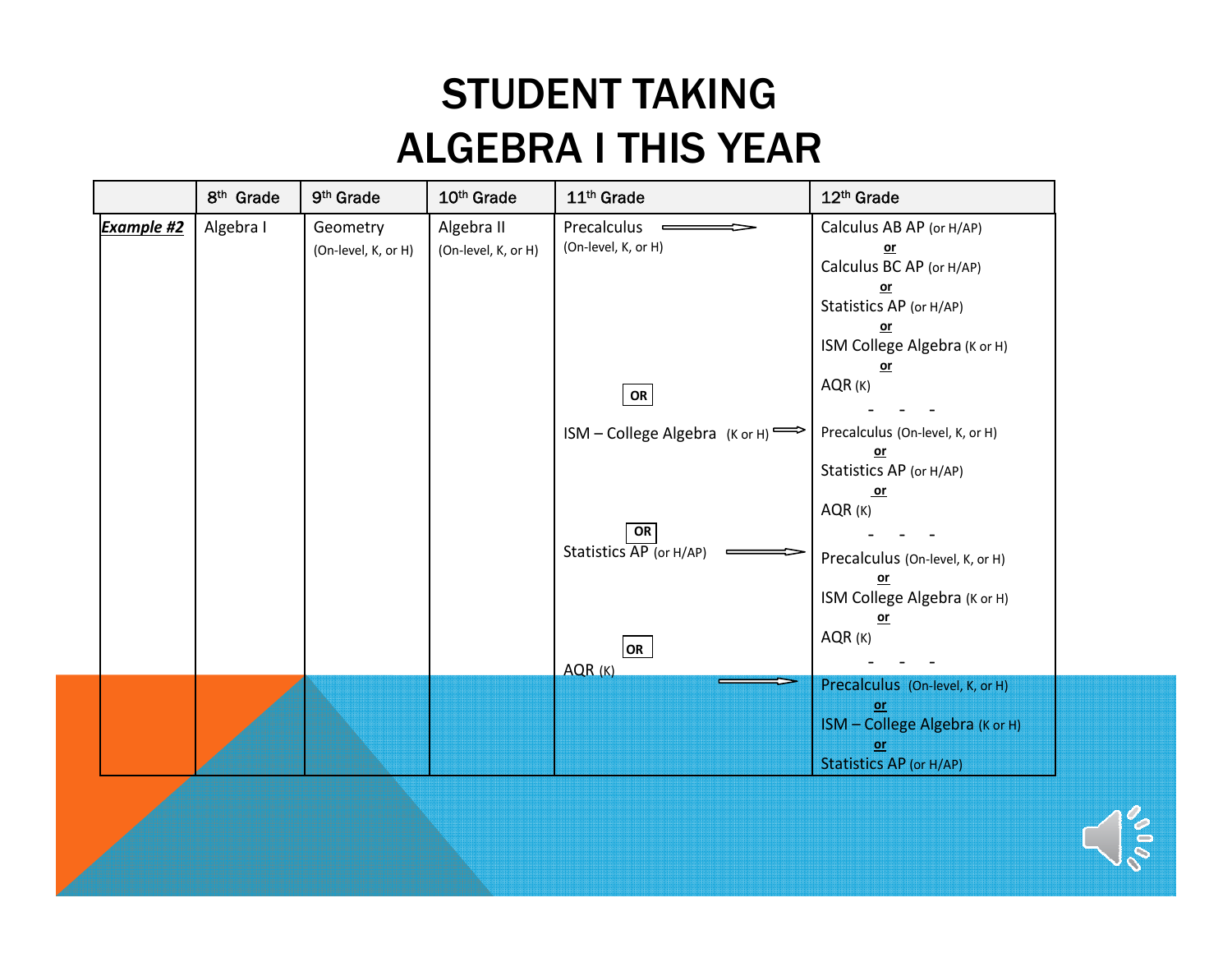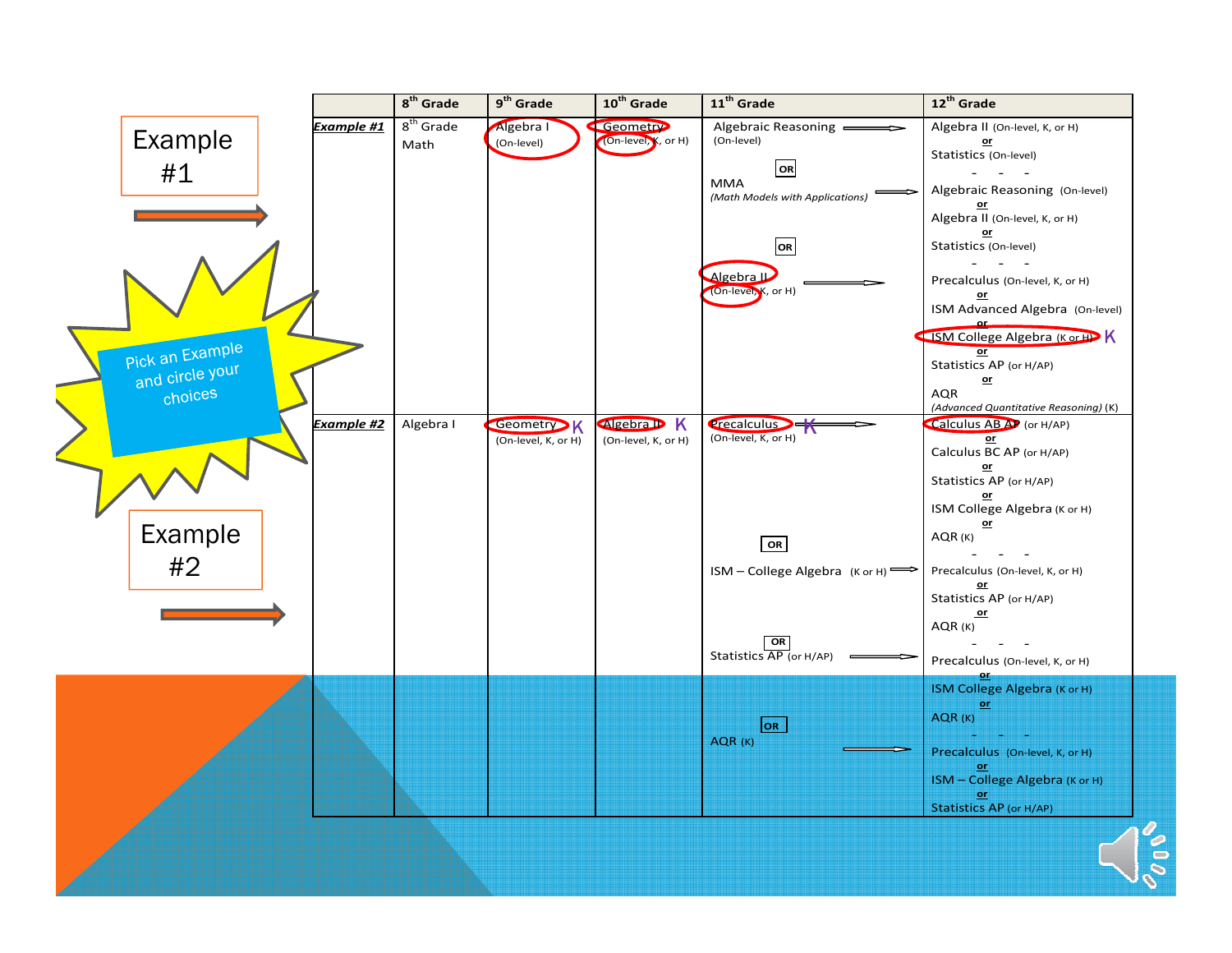# SELECT MATH COURSES FOR ALL 4 YEARS OF HIGH SCHOOL

Remember – Algebra II must be taken to earn the Distinguished Level of Achievement (DLA)

DLA is required to be eligible for the top 10% automatic admission to any Texas Public University and to be considered for the Texas Grant.